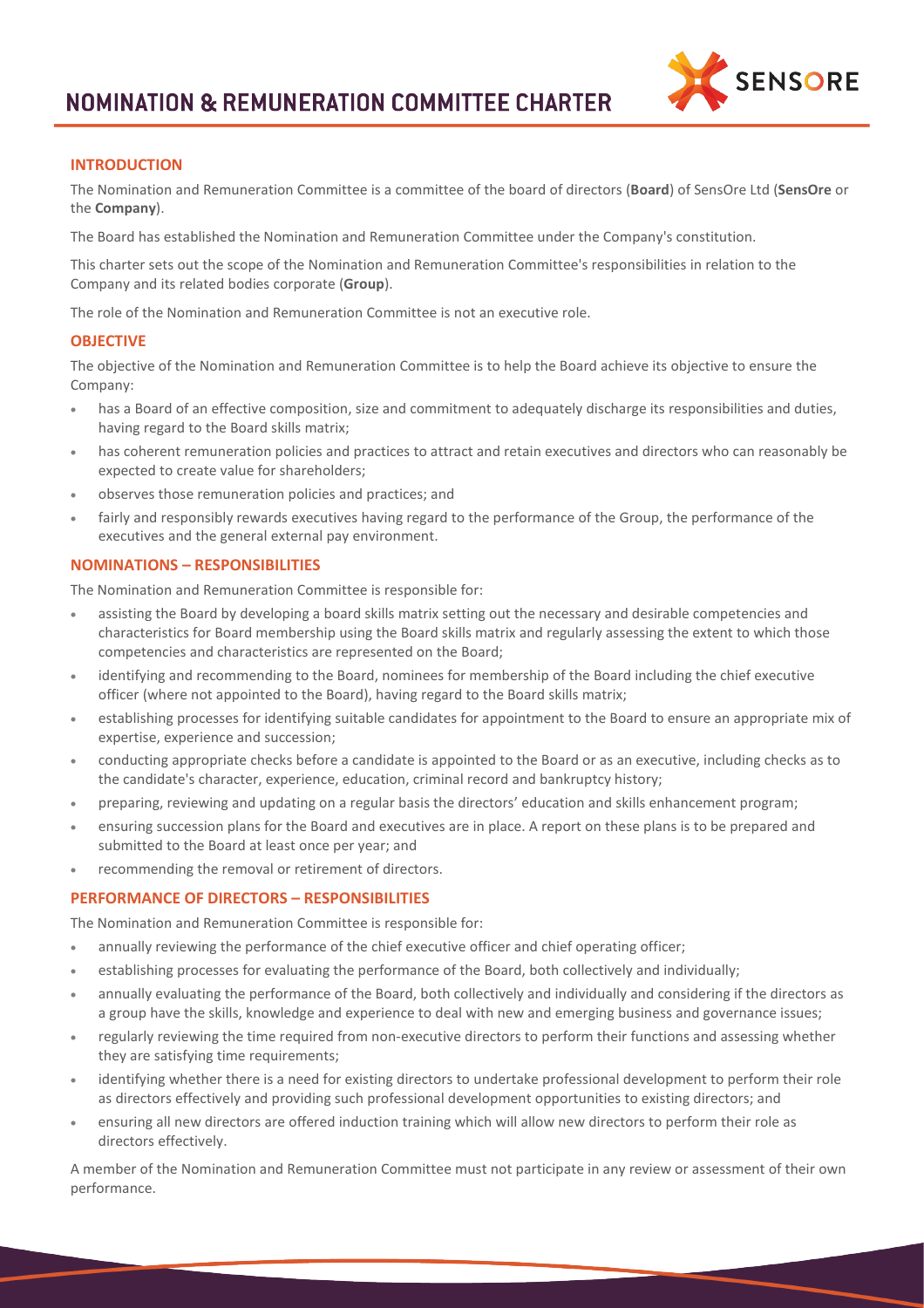

# **REMUNERATION POLICIES AND PRACTICES**

Executive remuneration and incentive policies and practices must be performance based and aligned with the Group's vision, values and overall business objectives.

Executive remuneration and incentive policies and practices must be designed to:

- motivate the directors and management to pursue the Group's long-term growth and success;
- demonstrate a clear relationship between the Group's overall performance and the performance of executives; and
- comply with all relevant legal and regulatory provisions.

### **REMUNERATION – RESPONSIBILITIES**

In performing its responsibilities in relation to remuneration, the Nomination and Remuneration Committee must give appropriate consideration to the Company's performance and objectives, employment conditions and remuneration relativities.

The Nomination and Remuneration Committee is responsible for:

## **EXECUTIVE REMUNERATION AND INCENTIVE POLICIES**

• reviewing, approving and recommending to the Board for adoption executive remuneration and incentive policies and practices;

#### **EXECUTIVE DIRECTORS AND SENIOR EXECUTIVES**

- annually considering, approving and recommending to the Board each executive director's total remuneration (including base pay, incentive awards, equity awards, retirement rights, termination payment and terms of engagement) having regard to executive remuneration and incentive policies;
- determining if shareholder approval is needed for any change to remuneration of directors or executives;
- reviewing and approving, on the recommendation of the chief executive officer:
	- $\circ$  the total remuneration (including incentive awards, equity awards and retirement and termination payments);
	- o the terms of engagement; and
	- o any changes to the total remuneration and terms of employment,
	- of direct reports of the chief executive officer;
- recommending to the Board for approval changes to the remuneration or terms of engagement of executive directors before implementation; and
- preparing for approval by the Board any report on executive remuneration that may be:
	- o required by the ASX Listing Rules or the Corporations Act 2001 (Cth); or
	- o proposed for inclusion in the annual report,

and reporting regularly to the Board on those matters;

#### **EXECUTIVE INCENTIVE PLANS**

- reviewing, approving and recommending to the Board for adoption or approval (as applicable) the:
	- $\circ$  design of any executive incentive plan and total proposed payments from any such plan;
	- o design of any equity based plan and total proposed awards under any such plan;
	- $\circ$  proposed award to each executive under the rules of any incentive plan or as approved by the Nomination and Remuneration Committee; and
	- the performance hurdles for any equity based plan and keeping such hurdles under review;
- reviewing any plan for legislative, regulatory and market developments;

#### **NON-EXECUTIVE DIRECTORS**

- reviewing the remuneration of non-executive directors for serving on the Board and any committee (both individually and in total);
- recommending to the Board the remuneration, retirement and termination policies for non-executive directors having regard to market trends and shareholder interests; and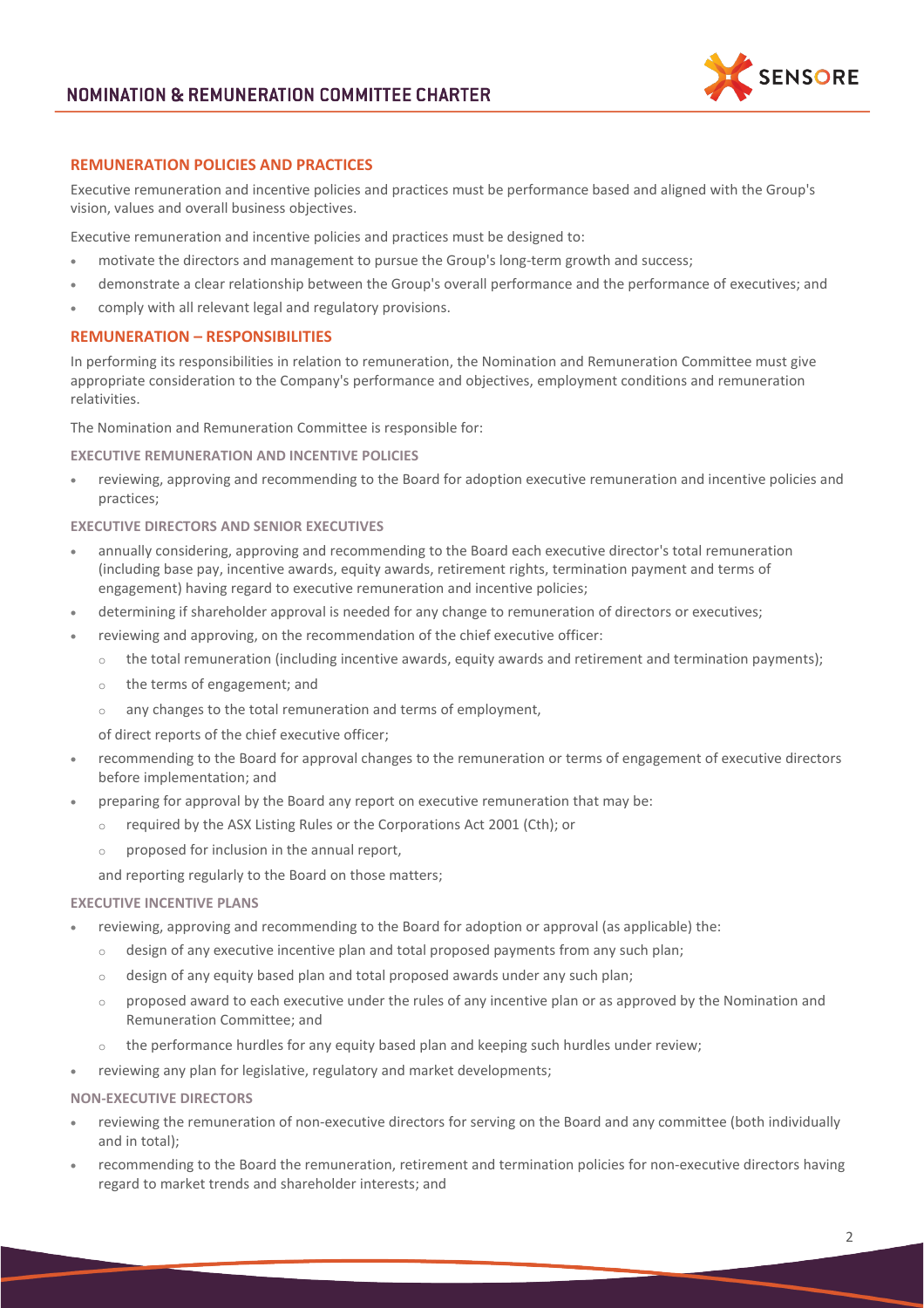

**INSURANCE AND INDEMNITIES**

• reviewing any insurance premiums or indemnities for the benefit of directors and officers.

## **OTHER RESPONSIBILITIES**

The Nomination and Remuneration Committee is responsible for doing anything the Board considers appropriate in the context of this charter.

## **NOMINATION AND REMUNERATION COMMITTEE COMPOSITION**

Ideally, the Nomination and Remuneration Committee should comprise:

- at least three directors:
- all non-executive directors; and
- a majority of independent directors.

While the Company will aim to have a Nomination and Remuneration Committee of at least the size and composition outlined above, this may not always be practicable given the size of the Board and the circumstances of the Group, including the nature of the Group's business. Accordingly, the Board has absolute discretion to determine the appropriate size and composition of the Nomination and Remuneration Committee from time to time.

The Nomination and Remuneration Committee will appoint its chairperson. Ideally, the chairperson of the Nomination and Remuneration Committee should be an independent director.

The Board decides appointments, rotations and resignations within the Nomination and Remuneration Committee having regard to the ASX Listing Rules, the Corporations Act 2001 (Cth) and the Company's constitution.

A Nomination and Remuneration Committee member may act by their alternate.

### **PROCEDURES**

## **NOMINATION AND REMUNERATION COMMITTEE MEETINGS**

The Nomination and Remuneration Committee will meet as often as it considers necessary.

The quorum for a Nomination and Remuneration Committee meeting is two members of the Committee.

Nomination and Remuneration Committee meetings may be held by any technological means allowing its members to participate in discussions even if all of them are not physically present in the same place. A member who is not physically present but participating by technological means is taken to be present.

A notice of each meeting confirming the date, time and venue and agenda shall be forwarded to each member of the committee, generally no later than one week prior to the date of the meeting. The notice will include relevant supporting papers for the agenda items to be discussed.

The Nomination and Remuneration Committee may pass or approve a resolution without holding a meeting in accordance with the procedures (so far as they are appropriate) in the Company's constitution or equivalent.

The Nomination and Remuneration Committee may invite anyone it considers appropriate to attend Nomination and Remuneration Committee meetings.

#### **MINUTES OF NOMINATION AND REMUNERATION COMMITTEE MEETINGS**

The Nomination & Remuneration Committee must keep minutes of its meetings.

Minutes of each Nomination and Remuneration Committee meeting must be included in the papers for the next full Board meeting after each meeting of the Nomination and Remuneration Committee, except if there is a conflict of interest.

Minutes must be distributed to all Nomination and Remuneration Committee members, after the Nomination and Remuneration Committee chairperson has approved them.

The agenda and supporting papers are available to directors upon request to the Nomination and Remuneration Committee secretary, except if there is a conflict of interest.

#### **REPORTING TO THE BOARD**

The Nomination and Remuneration Committee chairperson must report the Nomination and Remuneration Committee's findings to the Board after each Nomination and Remuneration Committee meeting.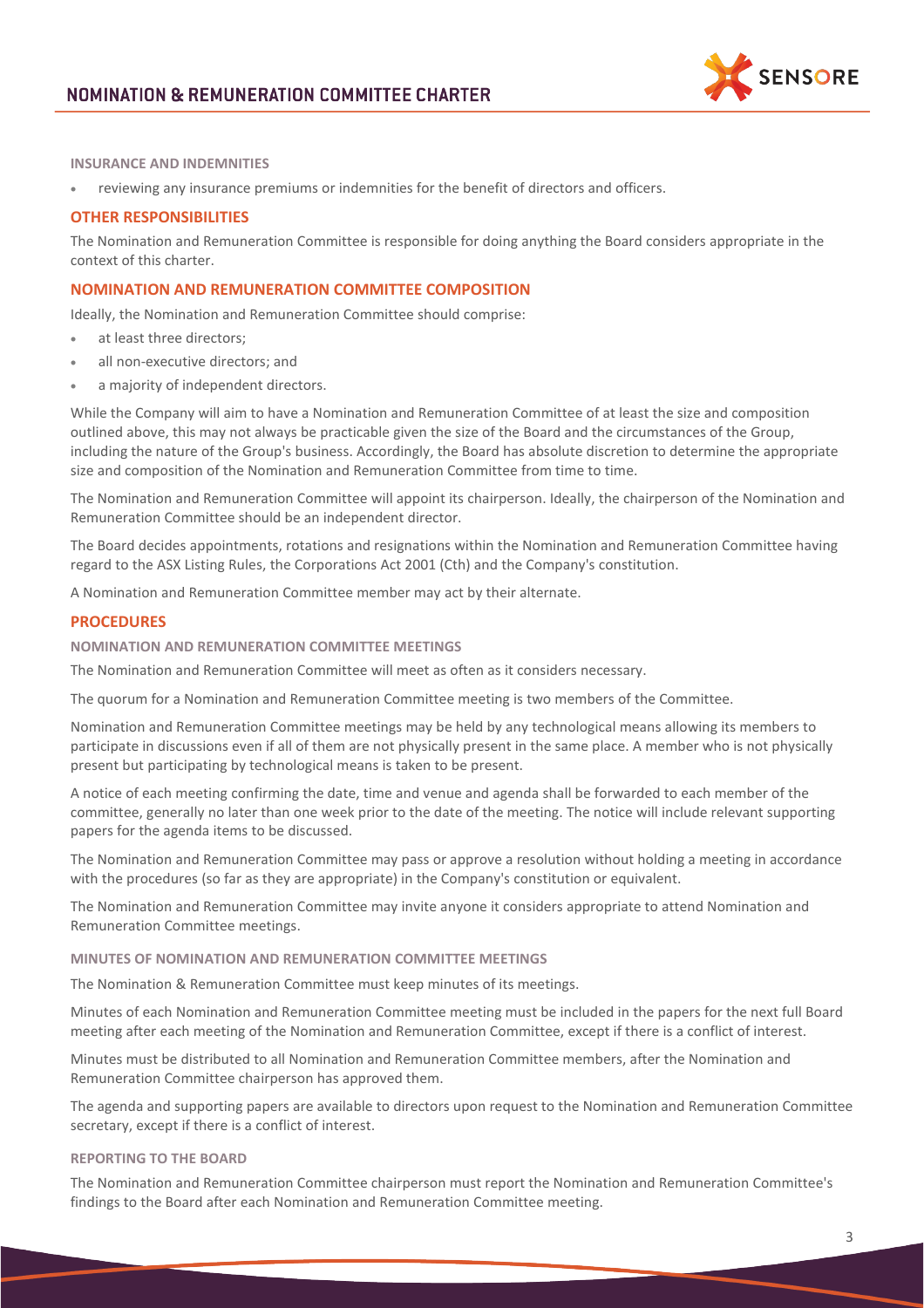

# **DIVERSITY**

The Board under the Company's Diversity Policy has delegated to the Nomination and Remuneration Committee the responsibility to set measurable objectives for achieving gender diversity in the composition of the board, senior executives and workforce generally.

## **ACCESS TO INFORMATION AND INDEPENDENT ADVICE**

The Nomination and Remuneration Committee may seek any information it considers necessary to fulfil its responsibilities.

The Nomination and Remuneration Committee has access to management to seek explanations and information from management, at the Company's cost.

The Nomination and Remuneration Committee may seek professional advice from employees of the Group and from appropriate external advisers, at the Company's cost. The Nomination and Remuneration Committee may meet with external advisers without management being present.

### **REVIEW AND CHANGES TO THIS CHARTER**

The Nomination and Remuneration Committee will review this charter periodically to ensure that it is operating effectively and whether any changes are required.

The Board may change this charter from time to time by resolution.